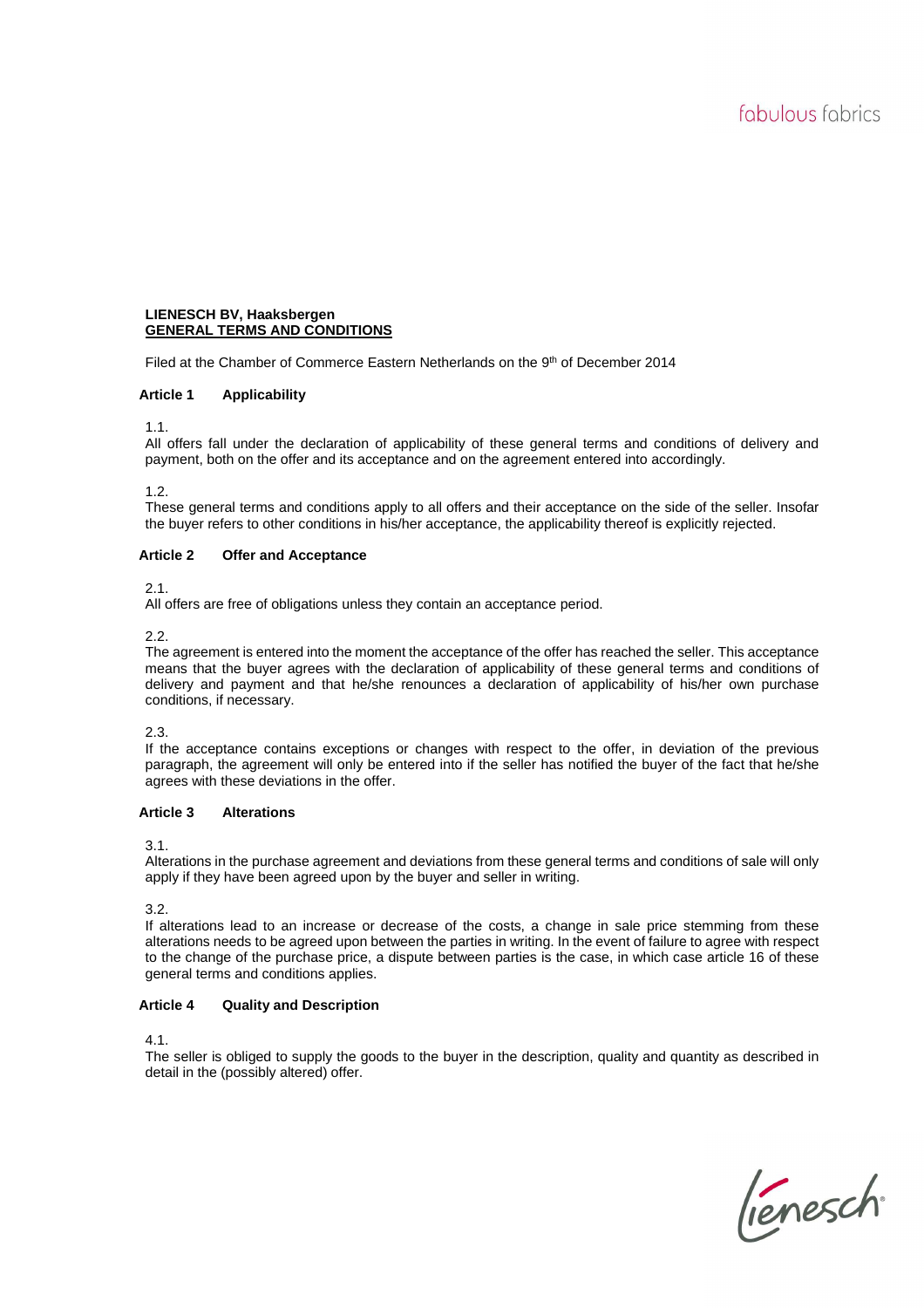## 4.2.

The seller is obliged to supply goods to the buyer that:

- a. have been manufactured from sound materials and are of sound design;
- b. are equal in all extents, for as much as possible, to possible samples or models that have been made available or provided by a seller and/or the buyer;
- c. perform as described in the offer.

## 4.3.

Slight deviations in quality, colour, finish, hardness, thickness, weight, sizes, the condition of the symmetric watermark, the number of refills and suchlike are insufficient reason for the customer to reject the performance. In order to assess whether the content of the performance delivered is outside the acceptable bounds, an average from the content of the delivery as a whole must be taken; an entire delivery cannot be rejected on the basis of a few deviating examples.

## 4.4.

The seller does not guarantee that the goods are suitable for the buyer's purposes, even if the seller was made aware of this purpose, unless the opposite has been agreed upon between the parties.

# **Article 5 Time of Delivery**

## 5.1.

An agreed upon delivery time is not a final deadline unless explicitly agreed upon otherwise. In case of overdue delivery, the buyer needs to grant the seller a reasonable period to still make the delivery before the seller can be given a notice of default.

## 5.2.

If the actual delivery period exceeds the indicated period, the seller is not liable for any created damage. Exceeding the delivery period in no way justifies cancellation or termination of the purchase agreement.

#### **Article 6 Packaging and Shipment**

6.1.

The seller undertakes towards the buyer to package the goods properly, unless the nature of the goods prevents this, so that the goods reach the destination in good condition via normal transportation.

6.2.

The goods will be delivered by the seller or shipped to the agreed upon destination or destinations in the method as determined in the order or afterwards in writing between the parties.

# 6.3.

If the seller has provided materials or if a third party has done so on behalf of the seller for the packaging and transport, the buyer is obligated (unless it concerns one-time packaging material) to return these materials to the buyer at the indicated address in default of which the buyer owes the seller compensation.

# **Article 7 Storage**

7.1.

If for whatever reason the buyer is not able to accept the goods on the agreed upon time and if they are ready for shipment, the seller will store and secure the goods and provide all necessary measures to prevent a decrease in quality at the buyer's request and if the seller's storage capabilities allow it until the goods have been delivered to the buyer.

lienesch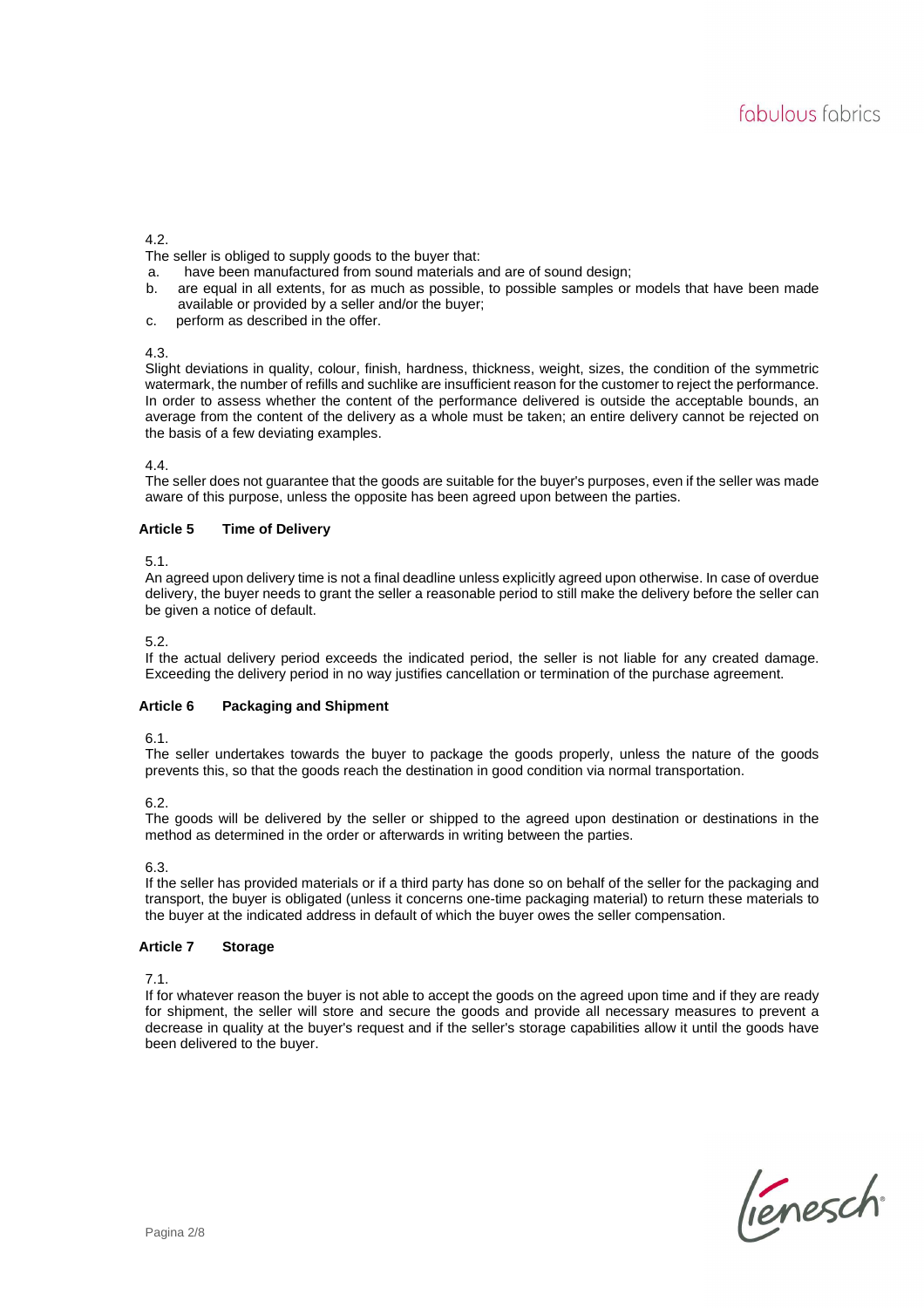## 7.2.

The buyer is obligated to pay storage costs to the seller in accordance with the seller's usual rate, in default of which, the buyer will compensate the seller according to the branch's common rate from the time the goods are ready for shipment or, if it is a later time, from the delivery date agreed upon in the purchase agreement.

## **Article 8 Transfer of Ownership and Risk**

#### 8.1.

Notwithstanding the provisions in paragraphs 2 and 4 of this article, the risk for the goods will transfer onto the buyer in accordance with Incoterms 2010.

## 8.2.

As long as the buyer has not paid the full sum of the purchase price with any additional costs or has furnished security, the seller retains ownership of the goods. In this case, ownership transfers to the buyer as soon as the buyer has met all his/her obligations towards the seller.

## 8.3.

If the seller has obvious misgivings regarding the buyer's capacity for payment, the seller is authorised to delay delivery of the goods until the buyer has furnished security for the payment. The buyer is responsible for damage to the seller as a result of this delayed delivery.

## 8.4.

If the seller delays delivery at the buyer's request in accordance with the provisions in article 7, the goods will remain the property of the seller at the seller's risk until the goods have been delivered to the buyer in the agreed upon location or locations.

#### 8.5.

As long as ownership of the delivered materials has not transferred onto the buyer, he/she cannot pledge, encumber otherwise or give a third party rights to these materials notwithstanding the provisions in paragraph 6.

#### 8.6.

The buyer is permitted to sell and transfer the delivered materials to third parties subject to retention of title in the context of normal business practices.

#### 8.7.

The buyer is obliged to store the materials that are subject to retention of title with due care and as recognisable property of the seller.

#### 8.8.

If the buyer fails in meeting his/her payment obligations or any other obligations towards the seller or if the seller has proper grounds to fear that the buyer will fail in meeting the obligations, the seller is authorised to repossess the delivered materials that are subject to retention of title. After repossessing the materials, the buyer will be credited for the market value; the value of which will never be higher than the original purchase price reduced by the costs as a result of the repossession.

## **Article 9 Force Majeure**

9.1.

The delivery period as intended in these general terms and conditions is extended by the period during which the seller is prevented from meeting his/her obligations due to force majeure. 9<sup>2</sup>

lienesch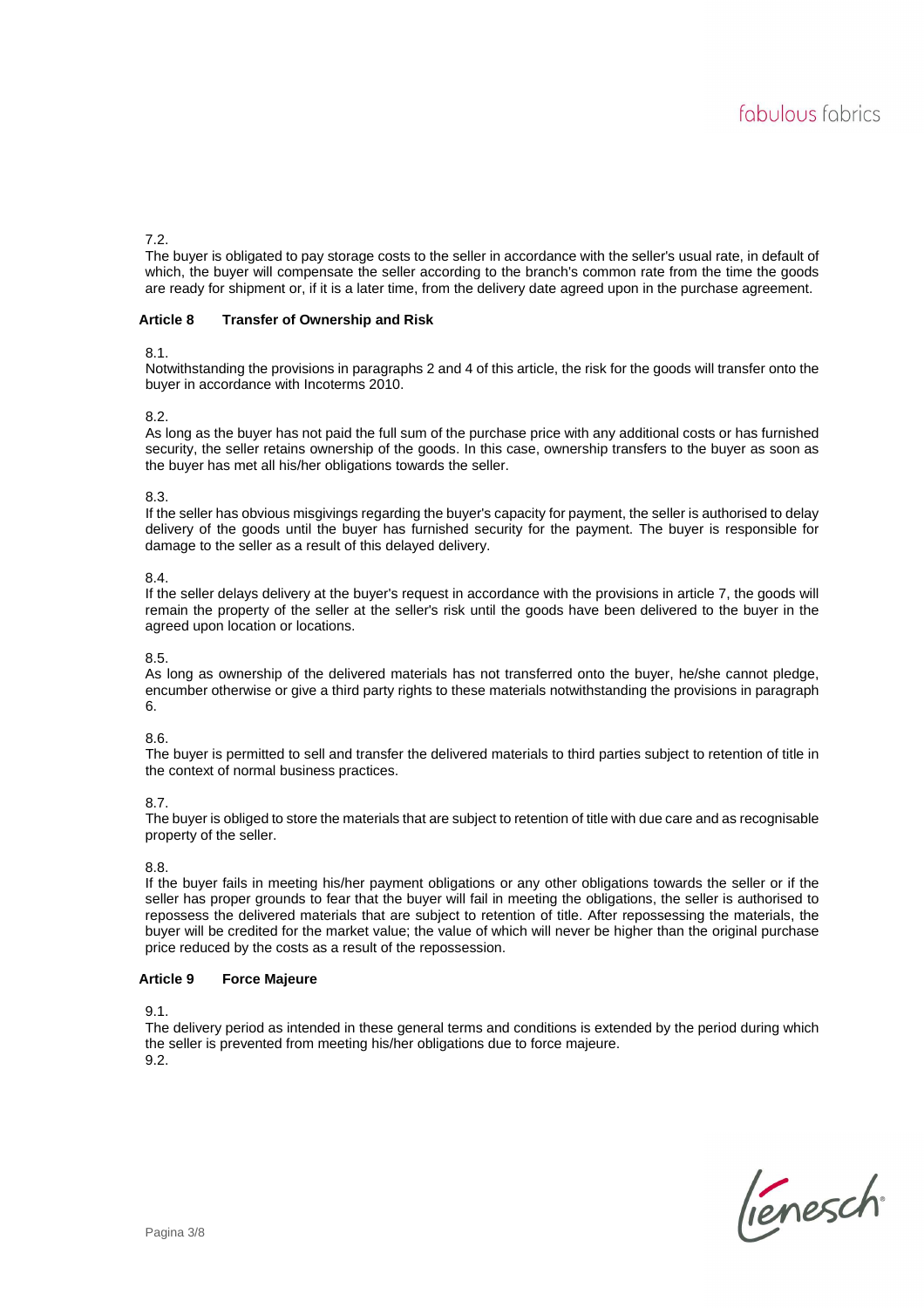Force majeure is the case if the seller, after entering into the purchase agreement, is prevented from meeting his/her obligations in this agreement or the preparation thereof as a result of war, danger of war, civil war, terrorism, uprising, wilful damage, fire, water damage, flooding, job strike, sit-down strike, lockout, obstruction, government measures, defects to machinery, malfunction in the supply of power, all the above at the seller's company and at any third party company from whom the seller needs to partly or fully involve the necessary materials as well as for storage or during transport whether or not by the company itself and furthermore due to all other causes outside of the seller's fault or control.

## 9.3.

If the delay in delivery due to force majeure lasts longer than three months, both the seller and the buyer are authorised to consider the agreement to be terminated. In this case, the seller is only entitled to compensation of any reasonably costs made by him/her.

#### 9.4.

If force majeure occurs while the agreement has been partially executed, the buyer is authorised to either keep the delivered part of the goods and meet the owed purchase price thereof or to consider the agreement to be terminated including the already executed part of the agreement under the obligation that what was already delivered to the buyer is returned at the buyer's costs and responsibility if the buyer can show that the already delivered part of the goods can no longer be used effectively by the buyer as a result of non-delivery of the rest of the goods at the seller's judgement if the rest of the delivery is delayed due to force majeure for longer than two months.

## **Article 10 Liability**

10.1.

The seller's liability is limited to the free repair of a faulty good or to replacement of that good or parts thereof or replace the product or part thereof with a similar product or part thereof, at the seller's judgement if and insofar this liability is covered by his/her insurer up to the sum of the payment paid by the insurer.

#### 10.2.

If the seller's insurer does not provide payment for any reason, the liability of the seller is limited to a maximum of the invoice sum.

#### 10.3.

The seller accepts no liability for damage due to exceeding the agreed upon delivery period as a result of altered circumstances and/or force majeure and damage as a result of lacking cooperation, information or materials of the client.

#### **Article 11 Objections**

#### 11.1.

The buyer inspects the goods delivered immediately upon delivery. The buyer checks both the quantity and the quality of the goods delivered. If the buyer identifies any defects, faults and/or damage to/in the goods during this inspection/check, it will inform the buyer thereof immediately, but by no later than five (5) working days after the delivery, by means of a detailed, written account. The buyer signs the form provided by or on behalf of the seller for this purpose as acknowledgement of receipt. The buyer notes any directly visible damage, including any damage to packaging, on the aforesaid form. If the above provisions of this article are not observed, the buyer will be deemed to have received the delivery in perfect and proper condition and any right of buyer to invoke non-conformity with respect to the performance will lapse.

lienesch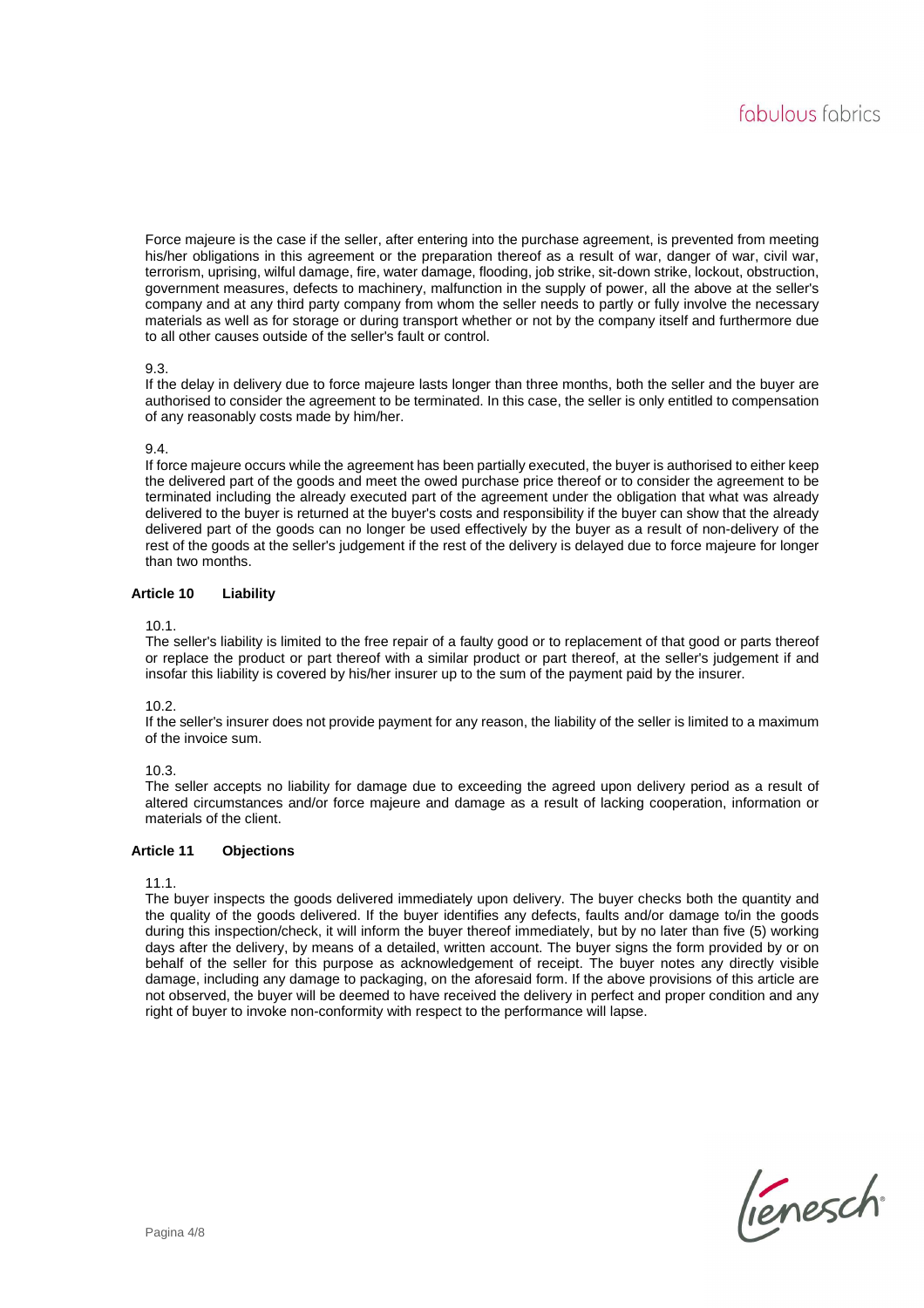# 11.2.

The buyer must inform the seller of any complaints due to hidden defects which could not reasonably have been ascertained on the basis of the obligation to inspect/check referred to in the previous article within five working days of identification, but by no later than six months after the delivery.

In case of transgression of the above-mentioned periods, the right to submit any objection has expired.

#### 11.3.

Complaints regarding materials that have been processed or treated will not be accepted unless these complaints concern hidden defects subject to the provisions in the previous paragraph that have been demonstrably caused by the seller or are under the seller's control.

#### 11.4.

Materials causing complaints need to be submitted by the buyer mentioning the batch number belonging to the materials.

#### 11.5.

If a buyer lets the seller store processed materials, the aforementioned periods start from the date of sending the invoice by the seller to the buyer relating to these materials. The seller is obligated to let the buyer inspect the materials stored in the warehouse after prior request to that effect.

#### 11.6.

If the buyer submits a complaint and the seller acknowledges it, the seller has the option, after deliberation with the client, to:

- a. either take back the materials for free reprocessing to improve the delivered materials;
- b. or pay compensation to the buyer of which the amount will never exceed the sum of the invoiced value.

#### 11.7.

The seller is especially not liable for consequential damage and loss of profits, direct or indirect damage by whatever name, including lost profits and loss owing to stoppage suffered by the buyer, his/her subsidiaries and/or employees or third parties as a result of full or partial (re)delivery of materials, delayed or faulty delivery or the not occurring delivery of materials or as a result of the materials themselves.

11.8.

Goods returned by the buyer will only be accepted by agreement, in the condition they were received by the buyer, in the original packaging and stating the reason. Goods returns on the basis of an incorrect order on the part of the buyer will be credited after acceptance by the seller. This does not apply to additional goods produced; these will not be taken back. The seller may deduct an additional discount for costs incurred. Goods returned are transported at the expense of the buyer, except if due to an error on the part of the seller. In no case does the receipt of goods returned imply that the seller acknowledges the reason given by the buyer for the return.

#### **Article 12 Warranty**

12.1.

The seller provides the following specific warranties, without prejudice to the legal rights of a consumer concerning the provisions of conformity and non-conformity.

#### 12.2.

The seller warranties that the products delivered meet the provisions of Article 4 of these general terms and conditions for a period of 24 months.

lienesch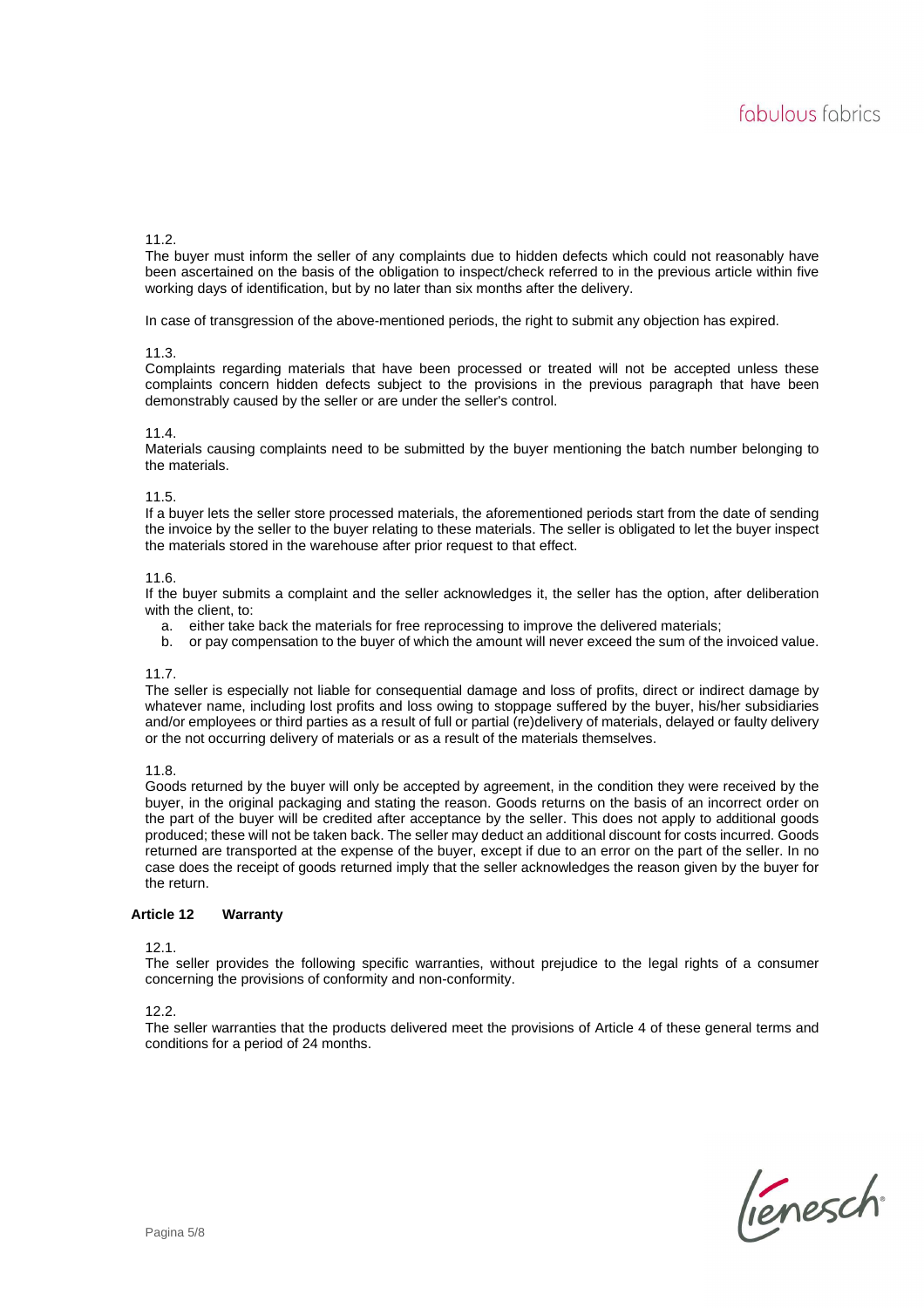## 12.3.

The warranty period takes effect upon delivery of the product by the seller to the buyer and the warranty period will not be extended by repairs to the product delivered or by replacement deliveries during the warranty period.

#### 12.4.

In the event of a justified claim based on the present warranty provision, the seller shall, at the seller's discretion, repair the product delivered free of charge or replace the product or part thereof with a similar product or part thereof. The warranty does not cover any further right to damages in respect of the seller.

#### 12.5.

The buyer may not rely on the aforesaid warranties in the event of:

- − Normal wear and tear
- Improper use and/or not following the instructions for use
- − Changes made to the product delivered by or on behalf of the buyer
- Damage resulting from intent or gross negligence
- − External influences, such as transport damage, damage resulting from knocks or hits, damage caused by weather conditions or other natural phenomena
- Slight deviations with regard to samples provided or steel material
- Damage to materials caused by sun, condensation, acid rain, salt water, aggressive cleaning products or other harmful substances
- Repairs to the products delivered by the buyer, or by third parties engaged by the buyer, on its own initiative
- If the buyer has not met its payment obligation in full

#### **Article 13 Price, Invoicing and Payment**

#### 13.1.

The agreed upon price is excluding VAT and other government levies. The costs of additional packaging, transport and the on-site delivery costs can be charged to the buyer by the seller.

#### 13.2.

Invoicing will take place after delivery of the materials, unless the seller subsequently receives the order by the buyer to not deliver the materials, but to store them, in which case the contracted party is authorised to invoice the value of the stored materials to the buyer on the date on which the materials would have been delivered according to the agreement. The seller is authorised to attach an additional condition to the storage of materials and duration.

#### 13.3.

The buyer is obligated to pay the purchase price as determined in the payment conditions in full without deducting any sum due to a counter-claim brought against him/her, while the buyer also does not have any right to a deduction.

#### 13.4.

If the buyer does not meet his/her payment obligations in time and also does not respond to a notice of default with a term of one week, the seller is authorised to consider the purchase agreement to be terminated without judicial intervention. In this case, the buyer is liable for the damage suffered by the seller, among other things, consisting of lost profits, transport costs and the costs of the notice of default.

#### 13.5.

If the buyer fails to make timely payment, the buyer will owe the seller, without further notice from the seller being required, interest of 2% per month or part of a calendar month over the outstanding amount from the

lienesch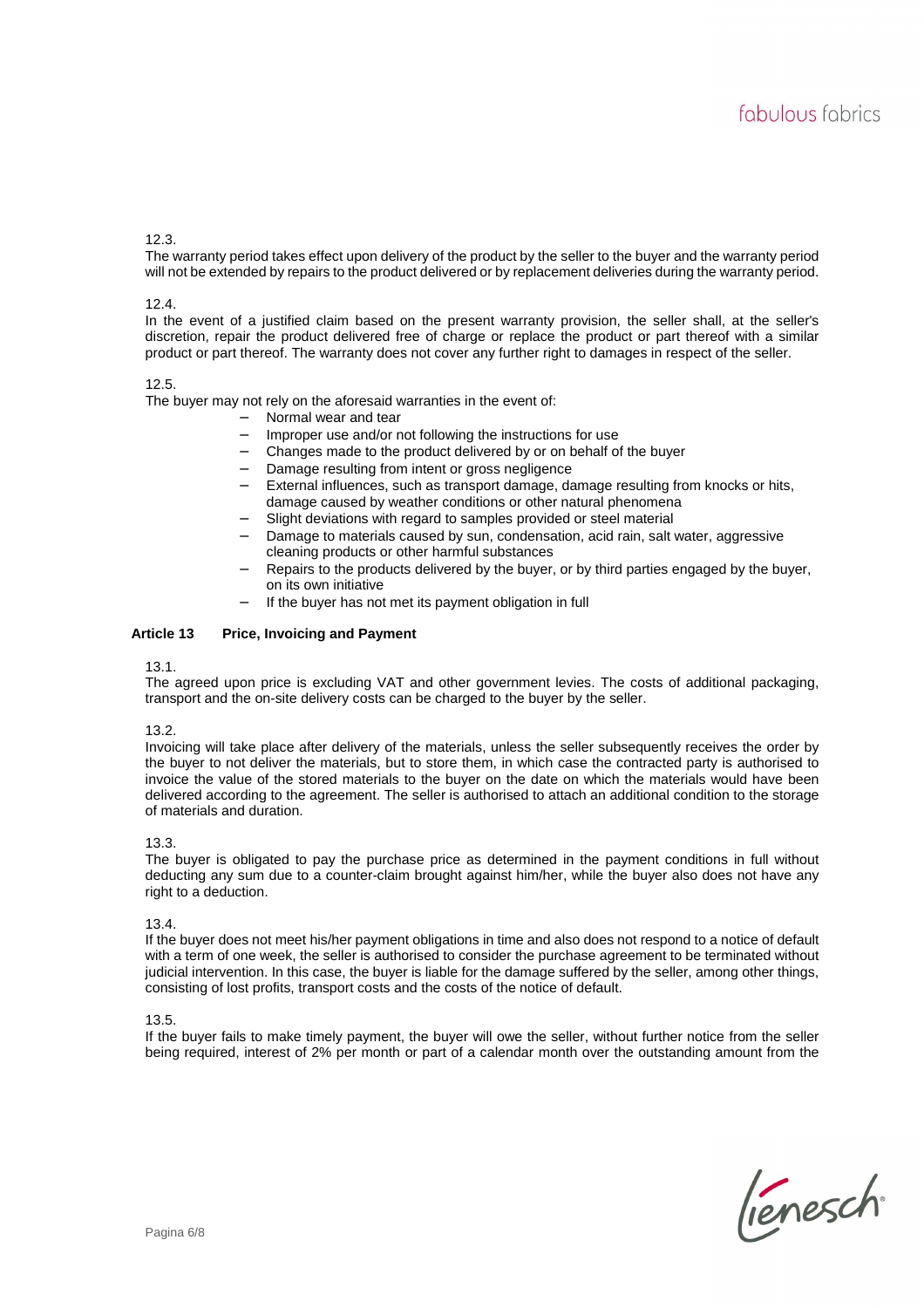due date until the date of payment in full, which interest is immediately due and payable, without further notice of default.

13.6.

If in the event of default the seller decides to take extrajudicial measures, the costs thereof will be borne by the buyer, which costs will amount to a minimum of ten percent of the invoice amount, with a minimum of € 250, without prejudice to the seller's right to charge for further reasonable costs by virtue of Article 6:96, paragraph 2, subparagraph c, of the Dutch Civil Code. If the buyer is a natural person who is not acting in the context of a profession or company, the extrajudicial costs will be determined in accordance with the Extrajudicial Collection Costs (Fees) Decree [Besluit vergoeding buitengerechtelijke incassokosten].

## **Article 14 Legal Requirements**

14.1.

The seller ensures that the design, composition and quality of the goods that have to be delivered on grounds of the order meet all applicable requirements in all extents that are set in laws and/or other regulations imposed by the government that are in effect at the time of entering into the purchase agreement.

14.2.

The provisions in paragraph 1 also apply to the normal use of the goods.

# **Article 15 Termination**

15.1.

Notwithstanding the provisions in the article **'Price, Invoicing and Payment'**, the purchase agreement is terminated without judicial intervention after a written statement of seller at the time in which the buyer is declared insolvent, applies for temporary suspension of payment or if a request from the buyer, natural person, is granted by the District Court for declaring the debt management scheme as applicable, or due to attachment, guardianship order or otherwise loses the power of disposition over the capital or parts thereof unless the curator or administrator recognises the obligations stemming from this purchase agreement as estate debts.

15.2.

The termination means that reciprocal standing claims become claimable immediately. The buyer is liable for the damage suffered by the seller, among others things consisting of loss of profits and transport costs.

# **Article 16 Applicable Law**

16.1.

This agreement is subject to Dutch law.

16.2.

The applicability of the Vienna Sales Convention is herewith explicitly excluded.

lienesch